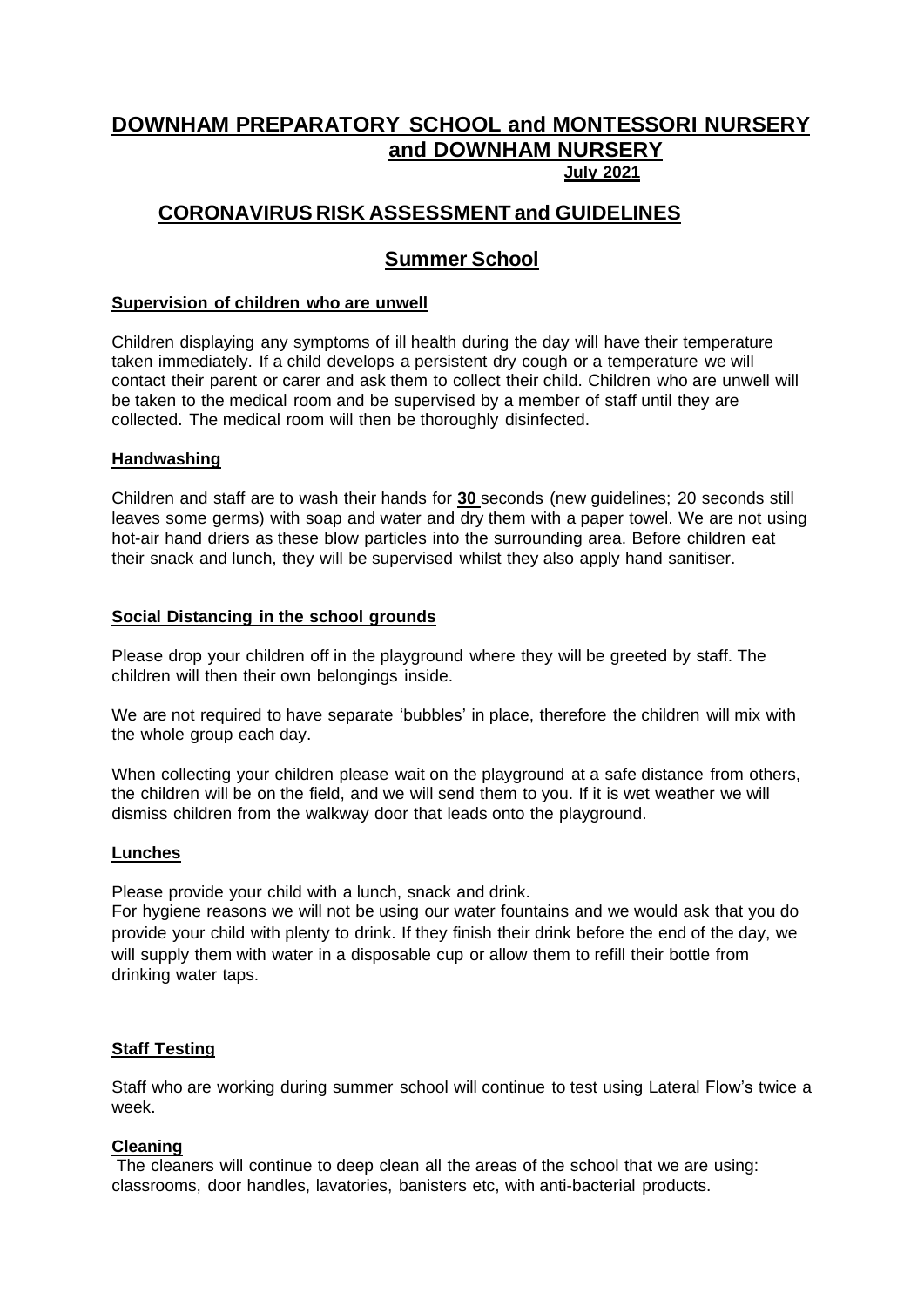# **Tissues**

A supply of tissue will be kept in every room. If a child uses a tissue, they will be instructed to put it in the sealed bin. There will be a bin, with a bin liner in each room. This bin is not to be used for any other purpose.

Each room will also have a supply of anti-bacterial hand sanitiser and anti- bacterial cleaning spray, (with a disposable cloth.)

## **Lavatories**

Staff will check the children's lavatories and cloakrooms whenever possible and ensure all W.C.s have been properly flushed and that there is enough soap and paper towels. The toilets go back to being male and female as bubbles are no longer required.

### **Ventilation**

We will continue to have windows and doors open in rooms that are in use to keep the air well ventilated.

#### **Visitors**

To minimise the risk of infection we are asking parents and visitors to make an appointment if they wish to speak with staff, of have informal discussions outside.

## **Clothing and personal possessions**

Children can wear their own clothes for Summer School. Please ensure shoulders are covered and you provide a sun hat each day. Children need to wear sensible footwear, such as trainers as they will be taking part in many outdoor activities.

**Tracing close contacts and isolation** Direct Quote from Schools Covid-19 Operational Guidance (Published on  $19<sup>th</sup>$  July 2021)

Settings only needed to do contact tracing up to and including 18 July. Close contacts will now be identified via NHS Test and Trace and education settings will no longer be expected to undertake contact tracing.

As with positive cases in any other setting, NHS Test and Trace will work with the positive case to identify close contacts. Contacts from a school setting will only be traced by NHS Test and Trace where the positive case specifically identifies the individual as being a close contact. This is likely to be a small number of individuals who would be most at risk of contracting COVID-19 due to the nature of the close contact. You may be contacted in exceptional cases to help with identifying close contacts, as currently happens in managing other infectious diseases.

Settings will continue to have a role in working with health protection teams in the case of a local outbreak. If there is an outbreak in a setting or if central government offers the area an